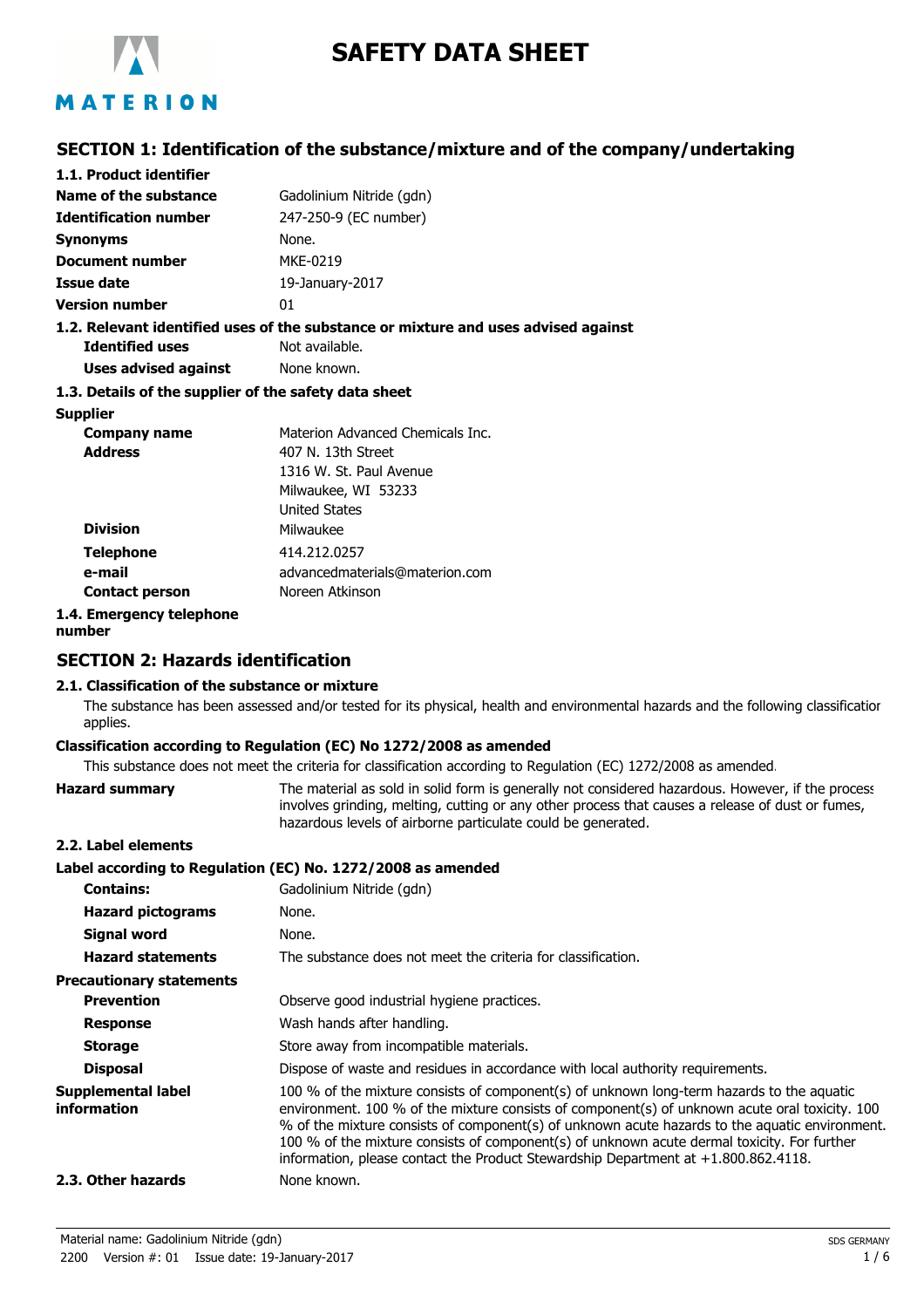# **SECTION 3: Composition/information on ingredients**

### **3.1. Substances**

# **General information**

| <b>Chemical name</b>                               | $\frac{0}{0}$ | CAS-No. / EC<br>No.     | <b>REACH Registration No.</b> | INDEX No. | <b>Notes</b> |
|----------------------------------------------------|---------------|-------------------------|-------------------------------|-----------|--------------|
| Gadolinium Nitride (gdn)                           | 100           | 25764-15-2<br>247-250-9 | $\overline{\phantom{0}}$      | -         |              |
| <b>Classification:</b><br>$\overline{\phantom{a}}$ |               |                         |                               |           |              |

#### **List of abbreviations and symbols that may be used above**

#: This substance has been assigned Union workplace exposure limit(s).

M: M-factor

PBT: persistent, bioaccumulative and toxic substance.

vPvB: very persistent and very bioaccumulative substance.

All concentrations are in percent by weight unless ingredient is a gas. Gas concentrations are in percent by volume.

# **SECTION 4: First aid measures**

Ensure that medical personnel are aware of the material(s) involved, and take precautions to protect themselves. **General information**

### **4.1. Description of first aid measures**

| <b>Inhalation</b>                                                                        | Move to fresh air. Call a physician if symptoms develop or persist.                      |
|------------------------------------------------------------------------------------------|------------------------------------------------------------------------------------------|
| <b>Skin contact</b>                                                                      | Wash off with soap and water. Get medical attention if irritation develops and persists. |
| Eye contact                                                                              | Rinse with water. Get medical attention if irritation develops and persists.             |
| <b>Ingestion</b>                                                                         | Rinse mouth. Get medical attention if symptoms occur.                                    |
| 4.2. Most important<br>symptoms and effects, both<br>acute and delayed                   | Exposure may cause temporary irritation, redness, or discomfort.                         |
| 4.3. Indication of any<br>immediate medical attention<br>and special treatment<br>needed | Treat symptomatically.                                                                   |

# **SECTION 5: Firefighting measures**

| <b>General fire hazards</b>                                                                | No unusual fire or explosion hazards noted.                                                   |
|--------------------------------------------------------------------------------------------|-----------------------------------------------------------------------------------------------|
| 5.1. Extinguishing media<br>Suitable extinguishing<br>media                                | Water fog. Foam. Dry chemical powder. Carbon dioxide (CO2).                                   |
| Unsuitable extinguishing<br>media                                                          | Do not use water jet as an extinguisher, as this will spread the fire.                        |
| 5.2. Special hazards arising<br>from the substance or<br>mixture                           | During fire, gases hazardous to health may be formed.                                         |
| 5.3. Advice for firefighters<br><b>Special protective</b><br>equipment for<br>firefighters | Self-contained breathing apparatus and full protective clothing must be worn in case of fire. |
| <b>Special firefighting</b><br>procedures                                                  | Use water spray to cool unopened containers.                                                  |
| <b>Specific methods</b>                                                                    | Use standard firefighting procedures and consider the hazards of other involved materials.    |

# **SECTION 6: Accidental release measures**

#### **6.1. Personal precautions, protective equipment and emergency procedures**

| For non-emergency<br>personnel                               | Keep unnecessary personnel away. For personal protection, see section 8 of the SDS.                    |
|--------------------------------------------------------------|--------------------------------------------------------------------------------------------------------|
| For emergency<br>responders                                  | Keep unnecessary personnel away. Use personal protection recommended in Section 8 of the SDS.          |
| 6.2. Environmental<br>precautions                            | Avoid discharge into drains, water courses or onto the ground.                                         |
| 6.3. Methods and material for<br>containment and cleaning up | Stop the flow of material, if this is without risk. Following product recovery, flush area with water. |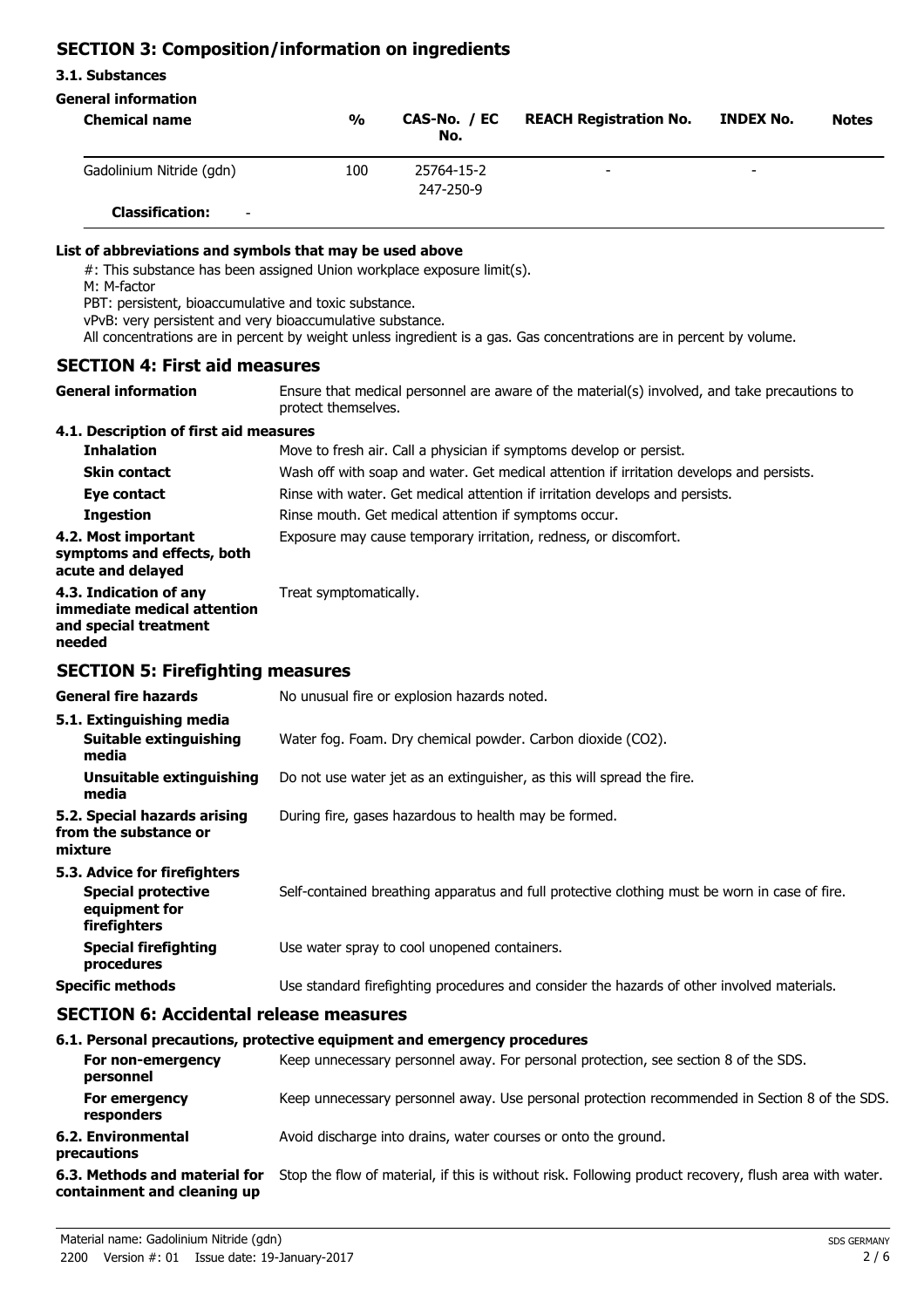| 6.4. Reference to other<br>sections                                            | For personal protection, see section 8 of the SDS. For waste disposal, see section 13 of the SDS.                                                                                                                                                                                                                                                                                                      |
|--------------------------------------------------------------------------------|--------------------------------------------------------------------------------------------------------------------------------------------------------------------------------------------------------------------------------------------------------------------------------------------------------------------------------------------------------------------------------------------------------|
| <b>SECTION 7: Handling and storage</b>                                         |                                                                                                                                                                                                                                                                                                                                                                                                        |
| 7.1. Precautions for safe<br>handling                                          | Observe good industrial hygiene practices.                                                                                                                                                                                                                                                                                                                                                             |
| 7.2. Conditions for safe<br>storage, including any<br><i>incompatibilities</i> | Store in original tightly closed container. Store away from incompatible materials (see Section 10 of<br>the SDS).                                                                                                                                                                                                                                                                                     |
| 7.3. Specific end use(s)                                                       | Not available.                                                                                                                                                                                                                                                                                                                                                                                         |
|                                                                                | <b>SECTION 8: Exposure controls/personal protection</b>                                                                                                                                                                                                                                                                                                                                                |
| 8.1. Control parameters                                                        |                                                                                                                                                                                                                                                                                                                                                                                                        |
| <b>Occupational exposure limits</b>                                            | No exposure limits noted for ingredient(s).                                                                                                                                                                                                                                                                                                                                                            |
| <b>Biological limit values</b>                                                 | No biological exposure limits noted for the ingredient(s).                                                                                                                                                                                                                                                                                                                                             |
| <b>Recommended monitoring</b><br>procedures                                    | Follow standard monitoring procedures.                                                                                                                                                                                                                                                                                                                                                                 |
| Derived no effect levels<br>(DNELs)                                            | Not available.                                                                                                                                                                                                                                                                                                                                                                                         |
| <b>Predicted no effect</b><br>concentrations (PNECs)                           | Not available.                                                                                                                                                                                                                                                                                                                                                                                         |
| 8.2. Exposure controls                                                         |                                                                                                                                                                                                                                                                                                                                                                                                        |
| <b>Appropriate engineering</b><br>controls                                     | Good general ventilation (typically 10 air changes per hour) should be used. Ventilation rates should<br>be matched to conditions. If applicable, use process enclosures, local exhaust ventilation, or other<br>engineering controls to maintain airborne levels below recommended exposure limits. If exposure<br>limits have not been established, maintain airborne levels to an acceptable level. |
|                                                                                | Individual protection measures, such as personal protective equipment                                                                                                                                                                                                                                                                                                                                  |
| <b>General information</b>                                                     | Personal protection equipment should be chosen according to the CEN standards and in discussion<br>with the supplier of the personal protective equipment.                                                                                                                                                                                                                                             |
| Eye/face protection                                                            | Wear safety glasses with side shields (or goggles).                                                                                                                                                                                                                                                                                                                                                    |
| <b>Skin protection</b>                                                         |                                                                                                                                                                                                                                                                                                                                                                                                        |
| - Hand protection                                                              | Wear appropriate chemical resistant gloves.                                                                                                                                                                                                                                                                                                                                                            |
| - Other                                                                        | Wear suitable protective clothing.                                                                                                                                                                                                                                                                                                                                                                     |
| <b>Respiratory protection</b>                                                  | In case of insufficient ventilation, wear suitable respiratory equipment.                                                                                                                                                                                                                                                                                                                              |
| <b>Thermal hazards</b>                                                         | Wear appropriate thermal protective clothing, when necessary.                                                                                                                                                                                                                                                                                                                                          |
| <b>Hygiene measures</b>                                                        | Always observe good personal hygiene measures, such as washing after handling the material and<br>before eating, drinking, and/or smoking. Routinely wash work clothing and protective equipment to<br>remove contaminants.                                                                                                                                                                            |
| <b>Environmental exposure</b><br>controls                                      | Environmental manager must be informed of all major releases.                                                                                                                                                                                                                                                                                                                                          |

# **SECTION 9: Physical and chemical properties**

# **9.1. Information on basic physical and chemical properties**

| <b>Appearance</b>                          |                |
|--------------------------------------------|----------------|
| <b>Physical state</b>                      | Solid.         |
| Form                                       | Solid.         |
| Colour                                     | Not available. |
| <b>Odour</b>                               | Not available. |
| <b>Odour threshold</b>                     | Not available. |
| рH                                         | Not available. |
| <b>Melting point/freezing point</b>        | Not available. |
| Initial boiling point and<br>boiling range | Not available. |
| <b>Flash point</b>                         | Not available. |
| <b>Evaporation rate</b>                    | Not available. |
| Flammability (solid, gas)                  | Not available. |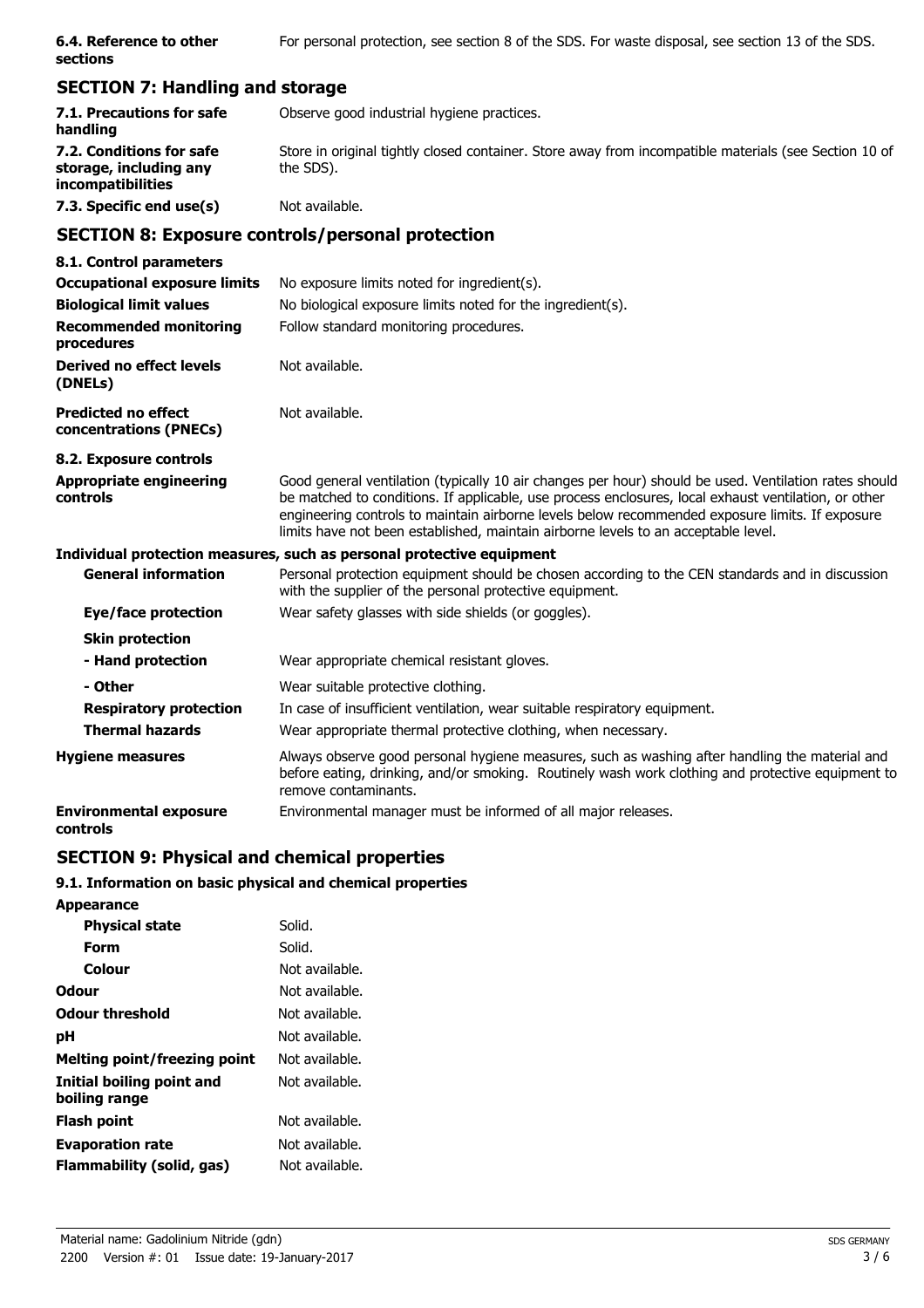# **Upper/lower flammability or explosive limits**

| <b>Flammability limit - lower</b> Not available.<br>(%) |                          |
|---------------------------------------------------------|--------------------------|
| <b>Flammability limit -</b><br>upper $(%)$              | Not available.           |
| Vapour pressure                                         | < 0,0000001 kPa at 25 °C |
| <b>Vapour density</b>                                   | Not available.           |
| <b>Relative density</b>                                 | Not available.           |
| Solubility(ies)                                         |                          |
| Solubility (water)                                      | Not available.           |
| Solubility (other)                                      | Not available.           |
| <b>Partition coefficient</b><br>(n-octanol/water)       | Not available.           |
| <b>Auto-ignition temperature</b>                        | Not available.           |
| <b>Decomposition temperature</b>                        | Not available.           |
| <b>Viscosity</b>                                        | Not available.           |
| <b>Explosive properties</b>                             | Not explosive.           |
| <b>Oxidising properties</b>                             | Not oxidising.           |
| 9.2. Other information                                  |                          |
| Molecular formula                                       | GdN                      |
|                                                         |                          |

# **SECTION 10: Stability and reactivity**

| 10.1. Reactivity                            | The product is stable and non-reactive under normal conditions of use, storage and transport |
|---------------------------------------------|----------------------------------------------------------------------------------------------|
| 10.2. Chemical stability                    | Material is stable under normal conditions.                                                  |
| 10.3. Possibility of hazardous<br>reactions | No dangerous reaction known under conditions of normal use.                                  |
| 10.4. Conditions to avoid                   | Contact with incompatible materials.                                                         |
| 10.5. Incompatible materials                | Strong oxidising agents.                                                                     |
| 10.6. Hazardous<br>decomposition products   | No hazardous decomposition products are known.                                               |

**General information CCCUPATION** Occupational exposure to the substance or mixture may cause adverse effects.

# **SECTION 11: Toxicological information**

| <b>Information on likely routes of exposure</b>              |                                                                                                                        |
|--------------------------------------------------------------|------------------------------------------------------------------------------------------------------------------------|
| <b>Inhalation</b>                                            | No adverse effects due to inhalation are expected.                                                                     |
| <b>Skin contact</b>                                          | No adverse effects due to skin contact are expected.                                                                   |
| Eye contact                                                  | Direct contact with eyes may cause temporary irritation.                                                               |
| <b>Ingestion</b>                                             | May cause discomfort if swallowed. However, ingestion is not likely to be a primary route of<br>occupational exposure. |
| <b>Symptoms</b>                                              | Exposure may cause temporary irritation, redness, or discomfort.                                                       |
| 11.1. Information on toxicological effects                   |                                                                                                                        |
| <b>Acute toxicity</b>                                        | Not known.                                                                                                             |
| <b>Skin corrosion/irritation</b>                             | Due to partial or complete lack of data the classification is not possible.                                            |
| Serious eye damage/eye<br>irritation                         | Due to partial or complete lack of data the classification is not possible.                                            |
| <b>Respiratory sensitisation</b>                             | Due to partial or complete lack of data the classification is not possible.                                            |
| <b>Skin sensitisation</b>                                    | Due to partial or complete lack of data the classification is not possible.                                            |
| <b>Germ cell mutagenicity</b>                                | Due to partial or complete lack of data the classification is not possible.                                            |
| Carcinogenicity                                              | Due to partial or complete lack of data the classification is not possible.                                            |
| <b>Reproductive toxicity</b>                                 | Due to partial or complete lack of data the classification is not possible.                                            |
| <b>Specific target organ toxicity</b><br>- single exposure   | Due to partial or complete lack of data the classification is not possible.                                            |
| <b>Specific target organ toxicity</b><br>- repeated exposure | Due to partial or complete lack of data the classification is not possible.                                            |
| <b>Aspiration hazard</b>                                     | Due to partial or complete lack of data the classification is not possible.                                            |
|                                                              |                                                                                                                        |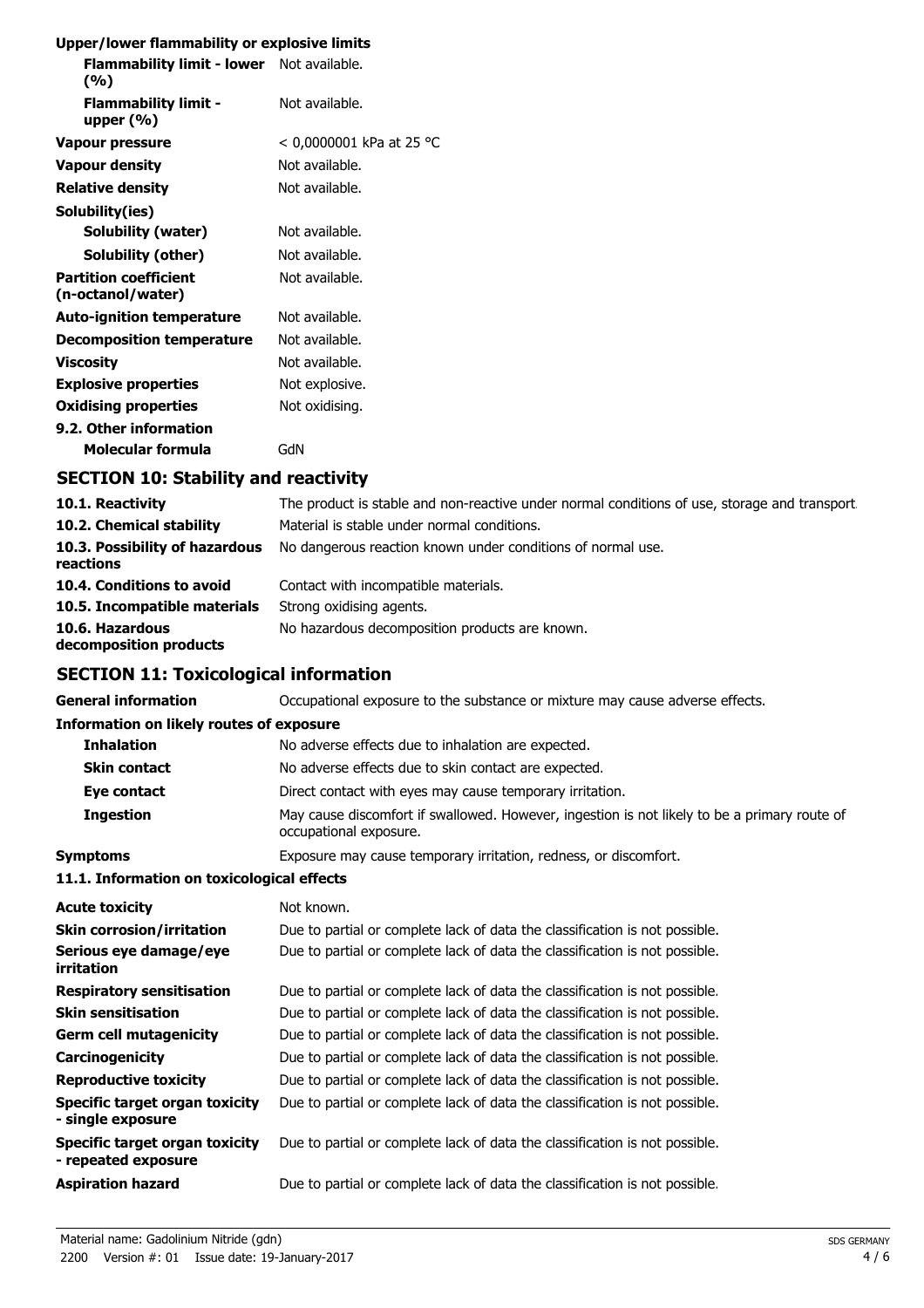| Mixture versus substance | No information available. |  |
|--------------------------|---------------------------|--|
| <i>information</i>       |                           |  |
| <b>Other information</b> | Not available.            |  |

# **SECTION 12: Ecological information**

| 12.1. Toxicity                                            | Due to partial or complete lack of data the classification for hazardous to the aquatic environment,<br>is not possible.                                                                   |
|-----------------------------------------------------------|--------------------------------------------------------------------------------------------------------------------------------------------------------------------------------------------|
| 12.2. Persistence and<br>degradability                    | No data is available on the degradability of this product.                                                                                                                                 |
| 12.3. Bioaccumulative<br>potential                        | No data available.                                                                                                                                                                         |
| <b>Partition coefficient</b><br>n-octanol/water (log Kow) | Not available.                                                                                                                                                                             |
| <b>Bioconcentration factor (BCF)</b>                      | Not available.                                                                                                                                                                             |
| 12.4. Mobility in soil                                    | No data available.                                                                                                                                                                         |
| 12.5. Results of PBT<br>and vPvB<br>assessment            | Not available.                                                                                                                                                                             |
| 12.6. Other adverse effects                               | No other adverse environmental effects (e.g. ozone depletion, photochemical ozone creation<br>potential, endocrine disruption, global warming potential) are expected from this component. |

# **SECTION 13: Disposal considerations**

#### **13.1. Waste treatment methods**

| <b>Residual waste</b>                  | Dispose of in accordance with local regulations. Empty containers or liners may retain some product<br>residues. This material and its container must be disposed of in a safe manner (see: Disposal<br>instructions). |
|----------------------------------------|------------------------------------------------------------------------------------------------------------------------------------------------------------------------------------------------------------------------|
| <b>Contaminated packaging</b>          | Since emptied containers may retain product residue, follow label warnings even after container is<br>emptied. Empty containers should be taken to an approved waste handling site for recycling or<br>disposal.       |
| <b>EU waste code</b>                   | The Waste code should be assigned in discussion between the user, the producer and the waste<br>disposal company.                                                                                                      |
| <b>Disposal</b><br>methods/information | Collect and reclaim or dispose in sealed containers at licensed waste disposal site.                                                                                                                                   |
| <b>Special precautions</b>             | Dispose in accordance with all applicable regulations.                                                                                                                                                                 |

# **SECTION 14: Transport information**

#### **ADR**

14.1. - 14.6.: Not regulated as dangerous goods.

### **RID**

14.1. - 14.6.: Not regulated as dangerous goods.

### **ADN**

14.1. - 14.6.: Not regulated as dangerous goods.

# **IATA**

14.1. - 14.6.: Not regulated as dangerous goods.

### **IMDG**

14.1. - 14.6.: Not regulated as dangerous goods.

# **SECTION 15: Regulatory information**

**15.1. Safety, health and environmental regulations/legislation specific for the substance or mixture**

### **EU regulations**

**Regulation (EC) No. 1005/2009 on substances that deplete the ozone layer, Annex I and II, as amended** Not listed.

**Regulation (EC) No. 850/2004 on persistent organic pollutants, Annex I**

# Not listed.

**Regulation (EU) No. 649/2012 concerning the export and import of dangerous chemicals, Annex I, Part 1 as amended**

#### Not listed.

**Regulation (EU) No. 649/2012 concerning the export and import of dangerous chemicals, Annex I, Part 2 as amended**

Not listed.